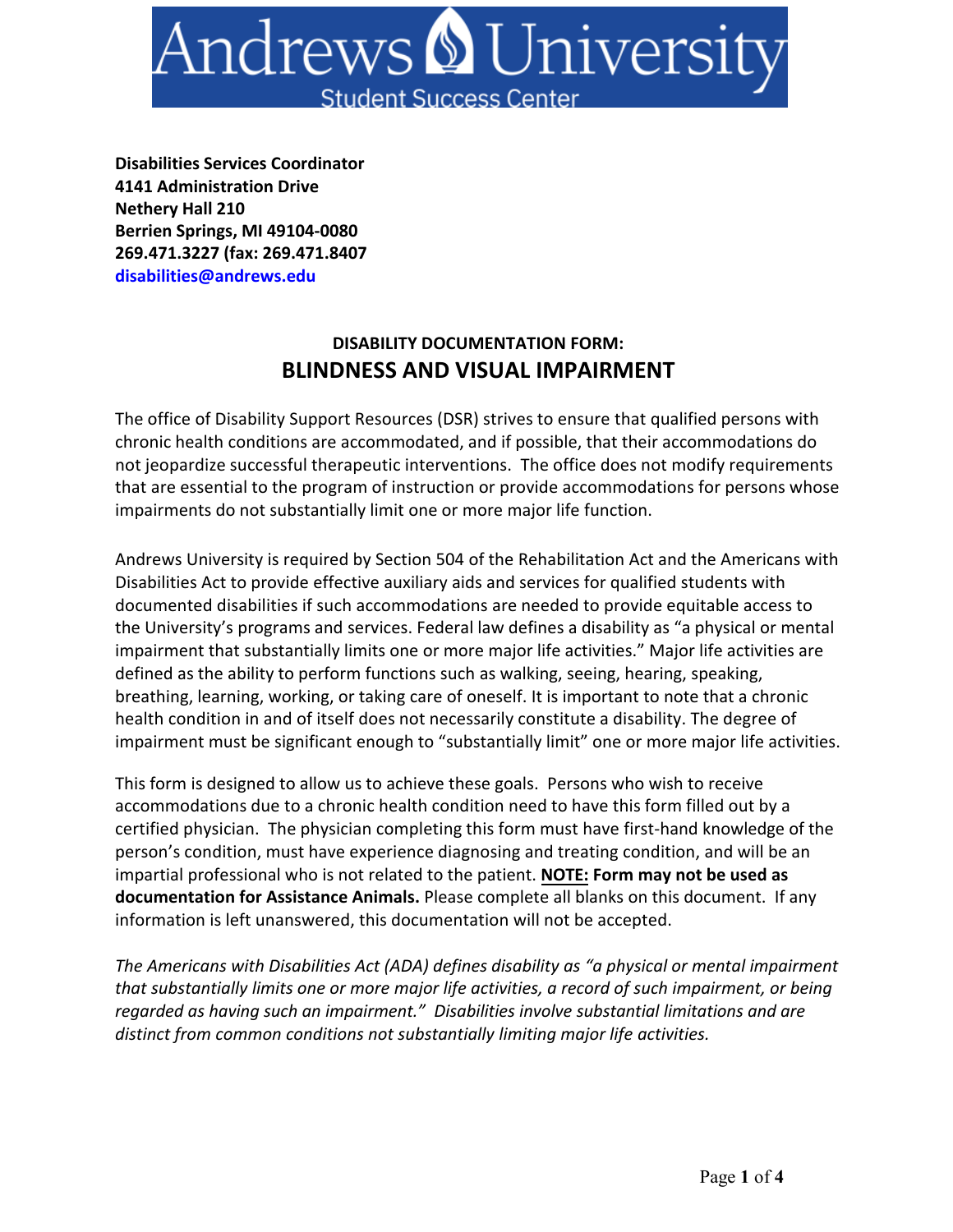| Client Information (to be completed by the client)                       |                                                                                   |  |  |  |  |
|--------------------------------------------------------------------------|-----------------------------------------------------------------------------------|--|--|--|--|
|                                                                          |                                                                                   |  |  |  |  |
|                                                                          | Date of Birth: __________________________Client's Student ID#: __________________ |  |  |  |  |
| Certifying Professional (to be completed by the certifying professional) |                                                                                   |  |  |  |  |
|                                                                          |                                                                                   |  |  |  |  |
|                                                                          |                                                                                   |  |  |  |  |
|                                                                          |                                                                                   |  |  |  |  |
|                                                                          |                                                                                   |  |  |  |  |
|                                                                          |                                                                                   |  |  |  |  |
|                                                                          |                                                                                   |  |  |  |  |
| Phone Area Code: (______) Phone Number _____________________             |                                                                                   |  |  |  |  |
| Fax Area Code: (______) Fax Number _____________________                 |                                                                                   |  |  |  |  |
|                                                                          |                                                                                   |  |  |  |  |
|                                                                          |                                                                                   |  |  |  |  |
|                                                                          |                                                                                   |  |  |  |  |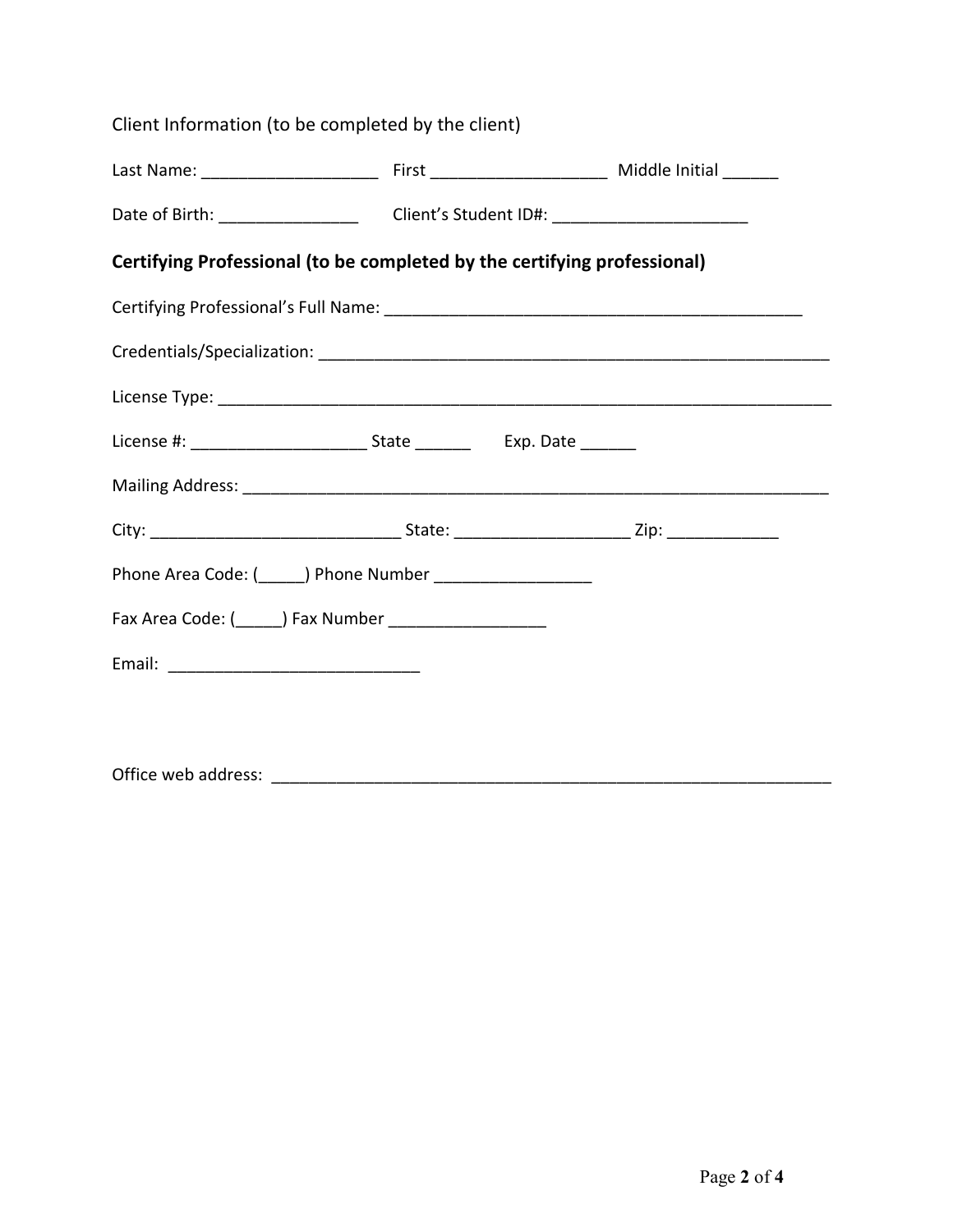Date of onset: \_\_\_\_\_\_\_\_\_\_\_\_\_\_\_ Date of diagnosis: \_\_\_\_\_\_\_\_\_\_\_\_\_\_\_\_\_\_\_\_\_\_\_\_\_\_\_\_\_\_\_

Visual Acuity (with best correction):

| Distance:     | CC | OS | ווח |
|---------------|----|----|-----|
| Near:         | OD | OS | OU  |
| Visual Field: | OD | OS | ווח |

Other comments about the diagnosis: (e.g. night vision, depth perception, ocular mobility/balance, color perception, etc.):

Prognosis (expected duration, stability, or progression of the condition, etc.):

Treatments, medications, devices, or services currently prescribed or used to address the diagnosis/diagnoses above (e.g. monocular telescope, low-vision devices, long cane, CCTV, use of dog guide, etc.):

From your perspective, describe possible accommodations that could facilitate academic or workplace performance:

Additional comments: